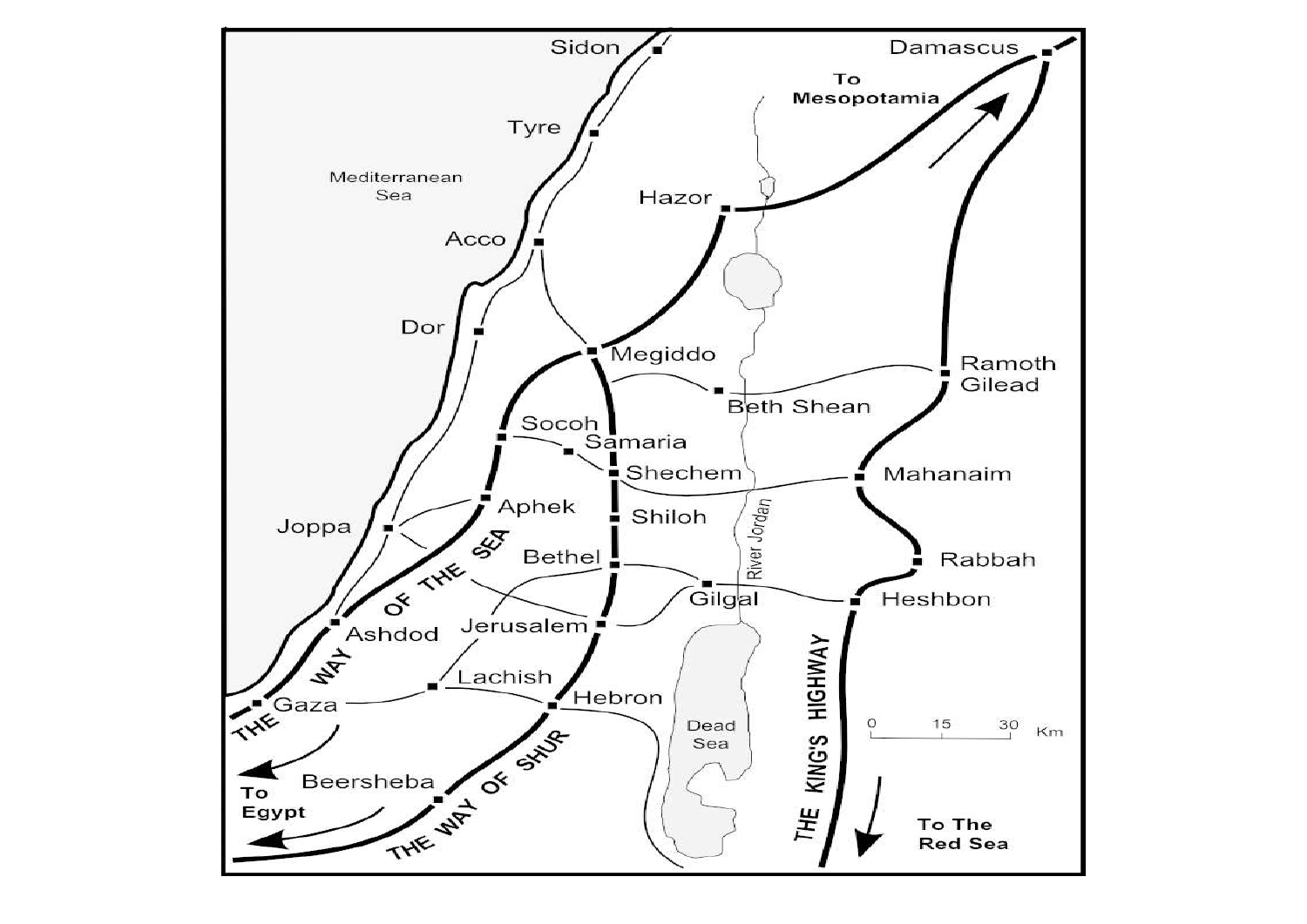Three main international routes crossed Palestine from south to north.

1. The Way of Shur - crossed the Negev Desert from Succoth in Egypt to Beersheba and then went north via Hebron and Jerusalem, through the hill country of Ephraim via Bethel, Shiloh and Shechem to join the Via Maris at Megiddo.

2. The King's Highway - went along the high plateau to the east of the Arabah and the Jordan Valley from Etzion Geber on the Gulf of Aqaba north to Heshbon, Rabbah, Mahanaim and Ramoth Gilead to Damascus.

3. The Way of the Sea – the Via Maris – followed the coast from the Nile Delta in Egypt north to Gaza, Ashdod and Aphek before cutting inland across the Vale of Jezreel via Megiddo and Hazor to Damascus and Mesopotamia – the land of the Assyrian, Babylonian and Persian Empires.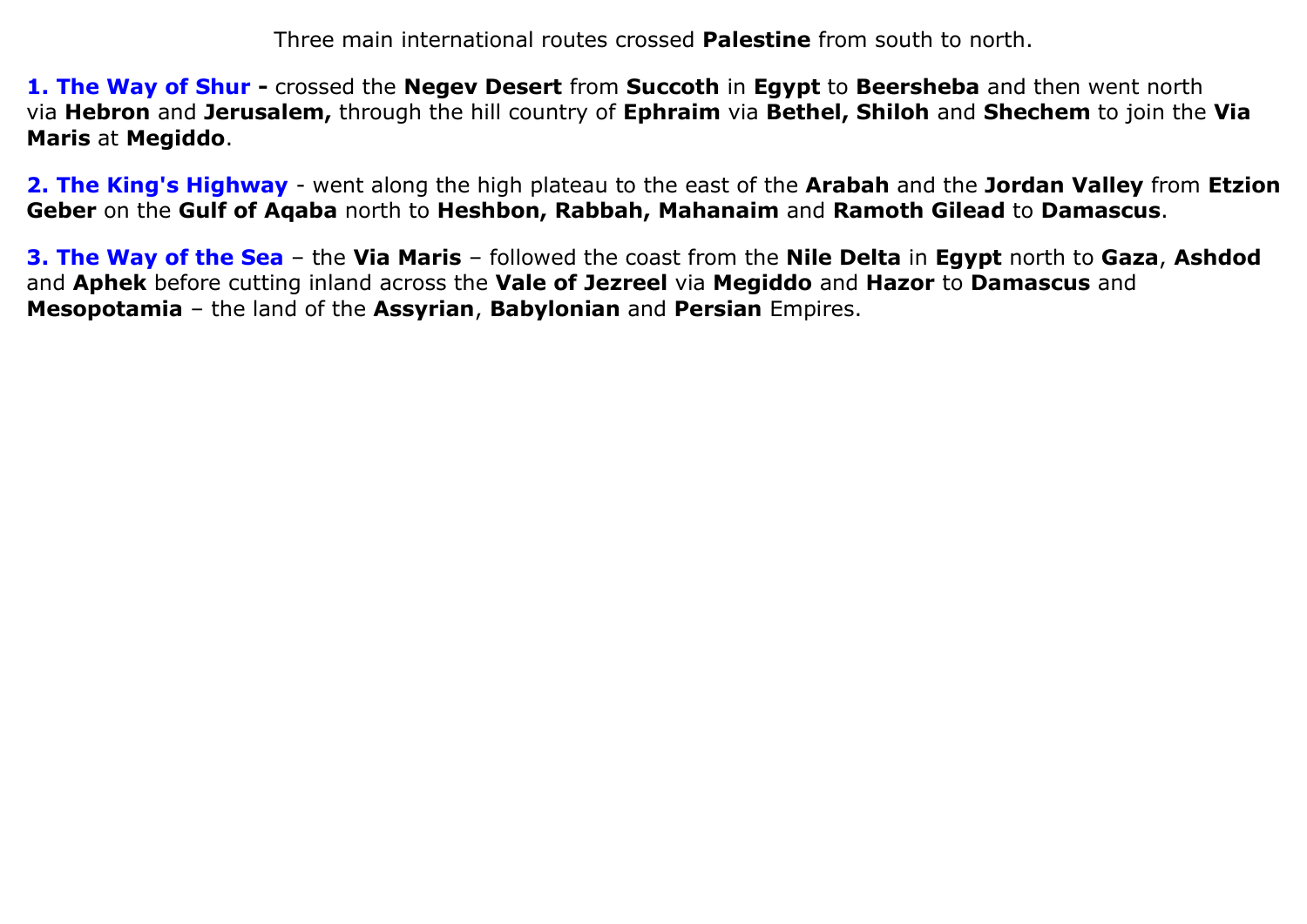

The fortress at Megiddo guarded a strategic routeway